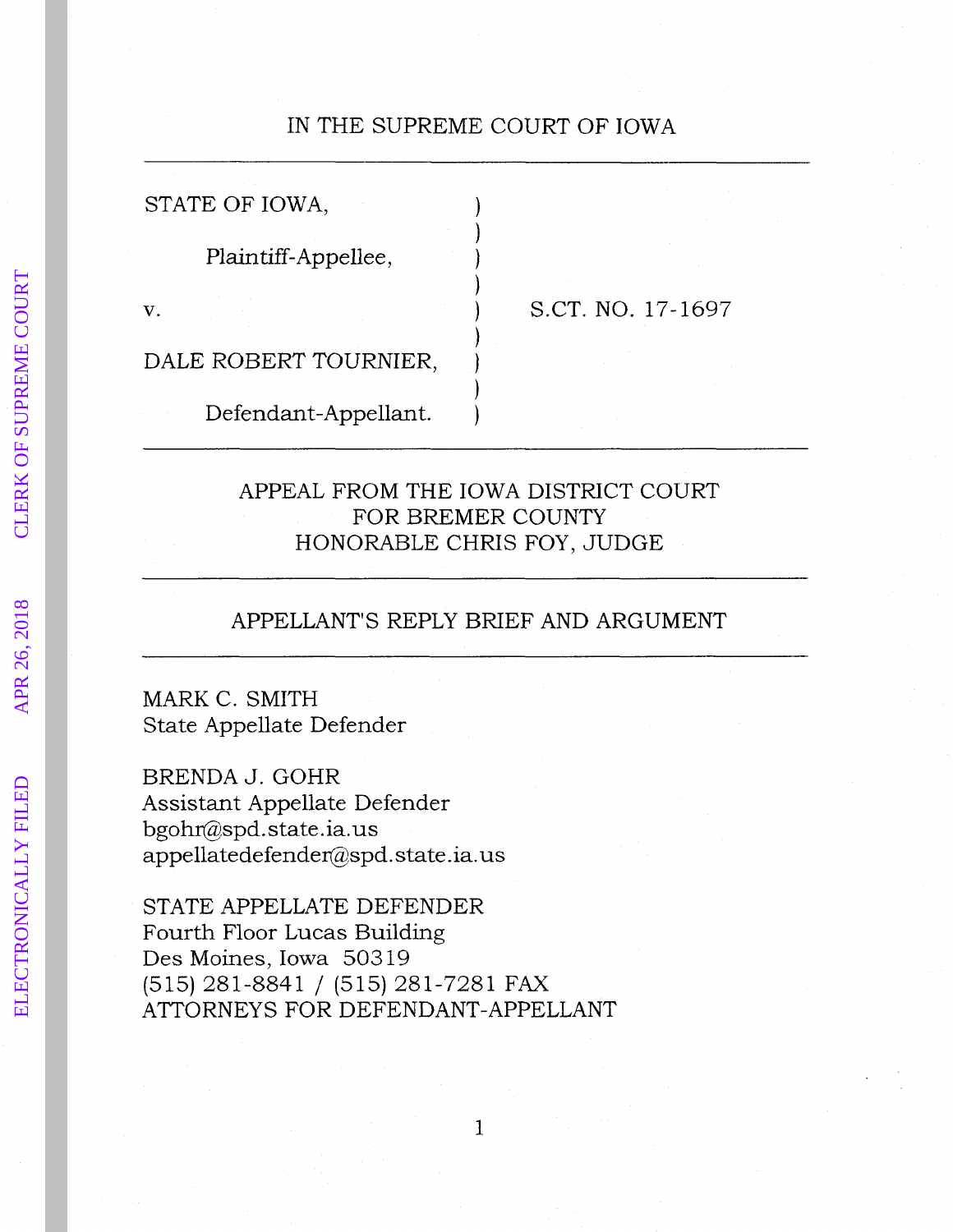### **CERTIFICATE OF SERVICE**

On April 26, 2018, the undersigned certifies that a true copy of the foregoing instrument was served upon Defendant-Appellant by placing one copy thereof in the United States mail, proper postage attached, addressed to Dale Tournier, No. 0037513, Clarinda Correctional Facility, 2000 North 16th Street, Clarinda, IA 51632.

STATE APPELLATE DEFENDER

BRENDA J. GØHR Assistant Appellate Defender Appellate Defender Office Lucas Bldg., 4th Floor 321 E. 12th Street Des Moines, IA 50319 (515) 281-8841 bgoht@spd.state.ia.us appellatedefendet@spd. state .ia. us

 $BJG/ls/4/18$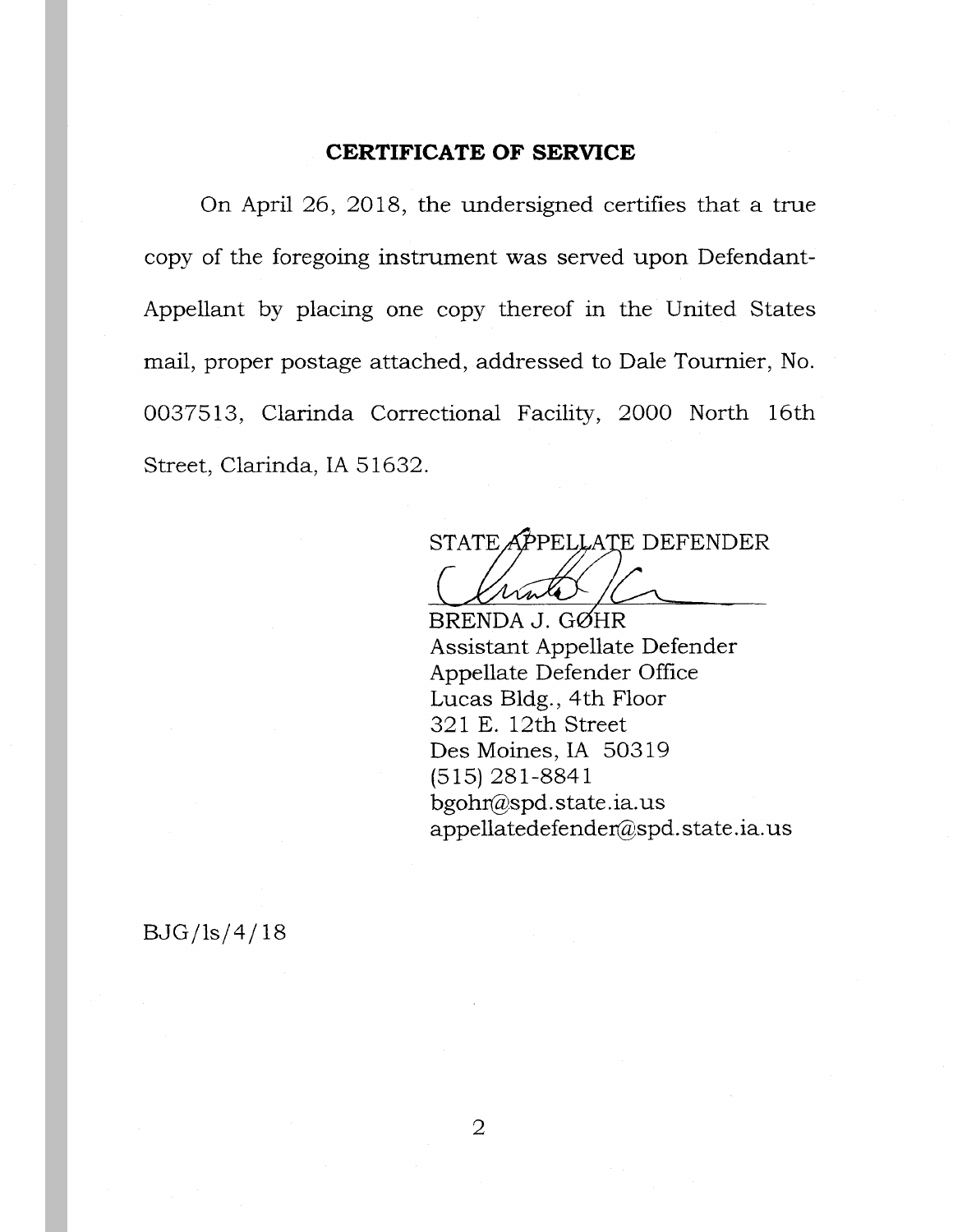# **TABLE OF CONTENTS**

| Statement of the Issues Presented for Review 4 |  |
|------------------------------------------------|--|
|                                                |  |

Argument

I. DID THE COURT ABUSE ITS DISCRETION WHEN IT FAILED TO GRANT TOURNIER A NEW TRIAL BECAUSE THE WEIGHT OF THE EVIDENCE WAS CONTRARY TO THE VERDICT? ...................................................................... 8

Page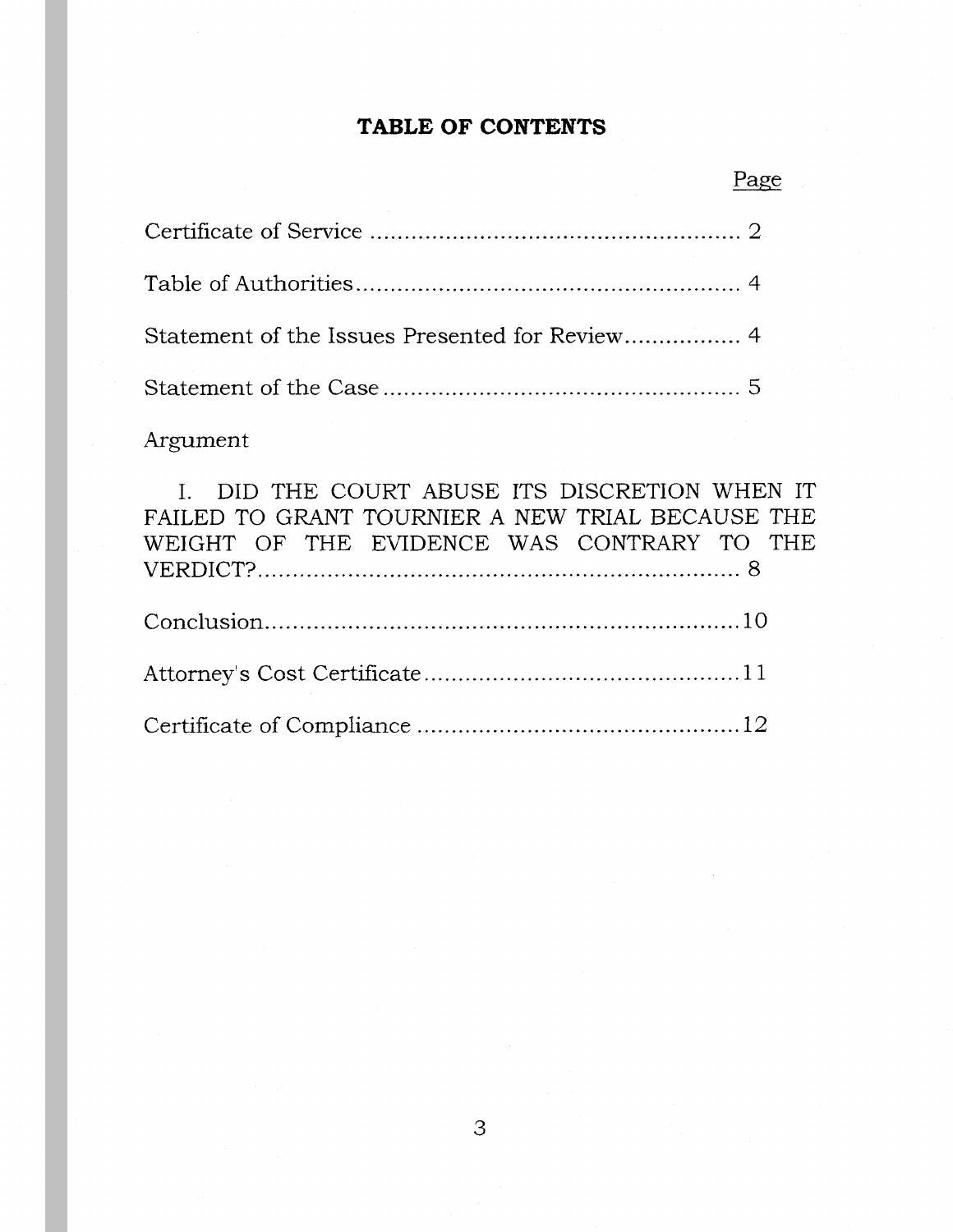### **TABLE OF AUTHORITIES**

No authorities were cited in this reply brief.

### **STATEMENT OF THE ISSUES PRESENTED FOR REVIEW**

# I. **DID THE COURT ABUSE ITS DISCRETION WHEN IT FAILED TO GRANT TOURNIER A NEW TRIAL BECAUSE THE WEIGHT OF THE EVIDENCE WAS CONTRARY TO THE VERDICT?**

No authorities were cited in this reply brief.

# II. **DID THE DISTRICT COURT ABUSED ITS DISCRETION WHEN IT SUMMARILY DENIED THE DEFENSE REQUEST TO SET ASIDE THE JUDGMENT AND TAKE ADDITIONAL TESTIMONY PURSUANT TO IOWA RULE OF CRIMINAL PROCEDURE 2.24(2)(c)?**

This issue is not addressed in this reply brief.

III. **DID THE DISTRICT COURT ERR IN ASSESSING FINANCIAL OBLIGATIONS TO TOURNIER FOR UNKNOWN AMOUNTS OF RESTITUTION, INCLUDING JAIL FEES PURSUANT TO IOWA CODE SECTION 356.7, WITHOUT FIRST OBTAINING A REQUEST FOR REIMBURSEMENT FROM THE JAIL?** 

This issue is not addressed in this reply brief.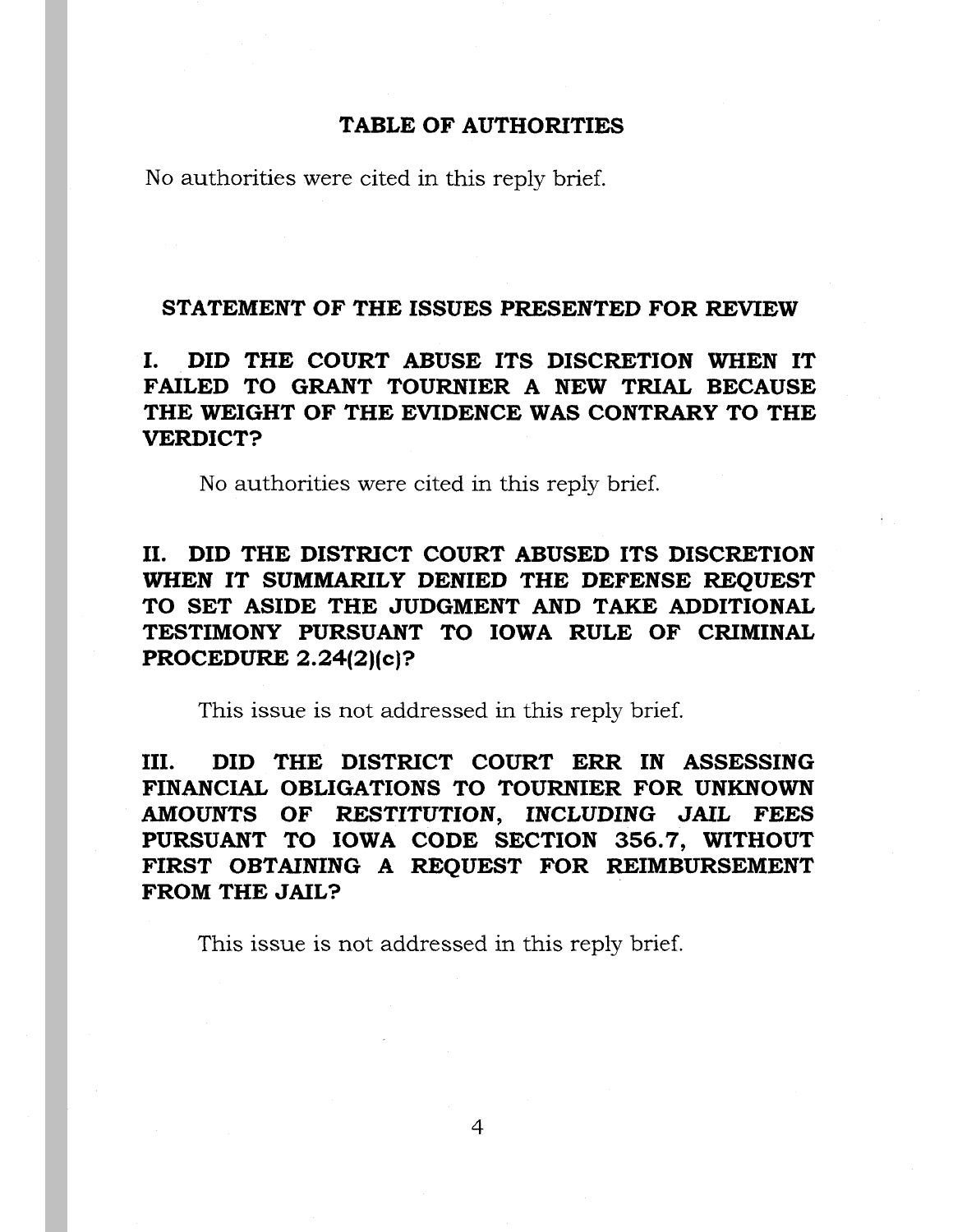#### **STATEMENT OF THE CASE**

COMES NOW the Defendant-Appellant, pursuant to Iowa R. App. P. 6. 903(4), and hereby submits the following argument in reply to the State's proof brief filed on or about April 11, 2018. While the defendant's brief adequately addresses the issues presented for review, a short reply is necessary to address certain factual inaccuracies raised by the State.

**Facts:** The Defendant disagrees with the following facts asserted by the State.

In discussing the timeline for the evening, and when Tournier was present at his house, the State claims that Tournier returned *after* Jason Tournier and Ryan Cosby spoke with the police at the Kampman house. See State's brief p. 12-13. The Defendant acknowledges that on direct examination, Mr. Cosby testified that it was *after* they talked to the police that Tournier returned to his house (Trial Tr. p. 174 L7-11). Mr. Cosby described this later interaction with Tournier as having occurred because Tournier forgot his cell

5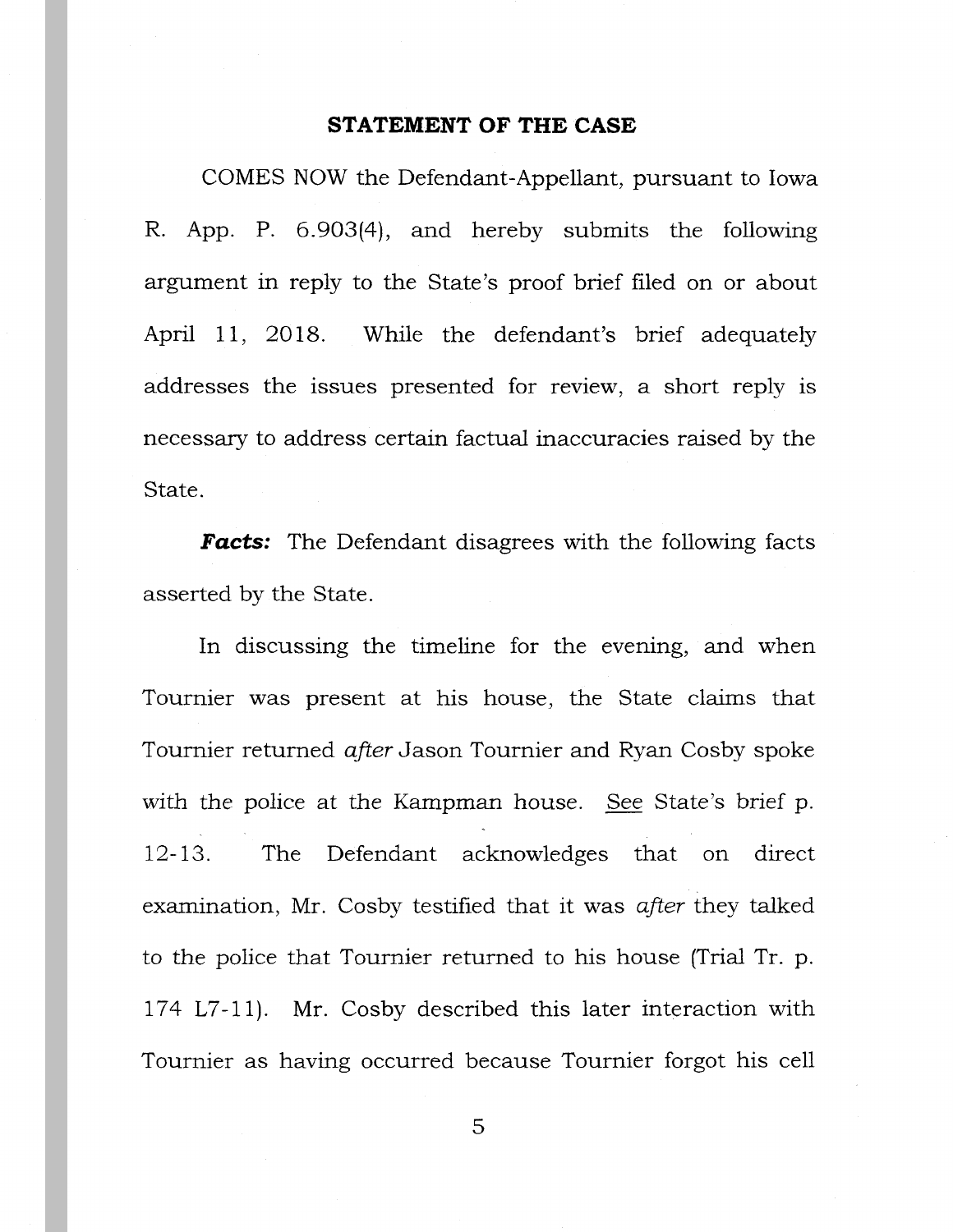phone charger. (Trial Tr. p. 177 L6-19). However, on cross-

examination, defense counsel clarified the timeline of events:

Q: You mentioned earlier that the last - - you saw Dale packing up; is that correct?

A: He was getting ready to leave.

Q: What was he packing up?

A: That he was just getting ready to leave. That's what he said.

Q: Do you know what Dale does for a living?

A: No, not now. No. At the time, yeah.

Q: Okay. At that time did you know what Dale did· for a living?

A: Yeah. He was a semi driver.

Q: Worked for Gray's

A: Just a semi driver. I don't know the specifics.

Q: And how long was Dale gone that you recall?

A: Which time?

Q: Well, when he was packing up and he leaves and then he comes back to the garage.

A: There was probably hour I suppose, hour and a half window.

Q: Okay. So what time is it getting now?

A: Oh, it was probably - That - He left. So six. Or 7:30. So it was probably about 7:30, eight o'clock.

Q: Okay. Are their [sic] police cars still there?

A: No. There was no car - no cops while he was there.

Q: Okay. Did the cops already come to the Kampmans' house before seven o'clock at night?

A: No. It wasn't before seven.

Q: What time would you estimate it to be?

A: Nine o'clock.

Q: All right. And when you see Dale for the last time in the garage, he tells you he's picking up his phone charger; is that correct?

A: Yeah. That he forgot it.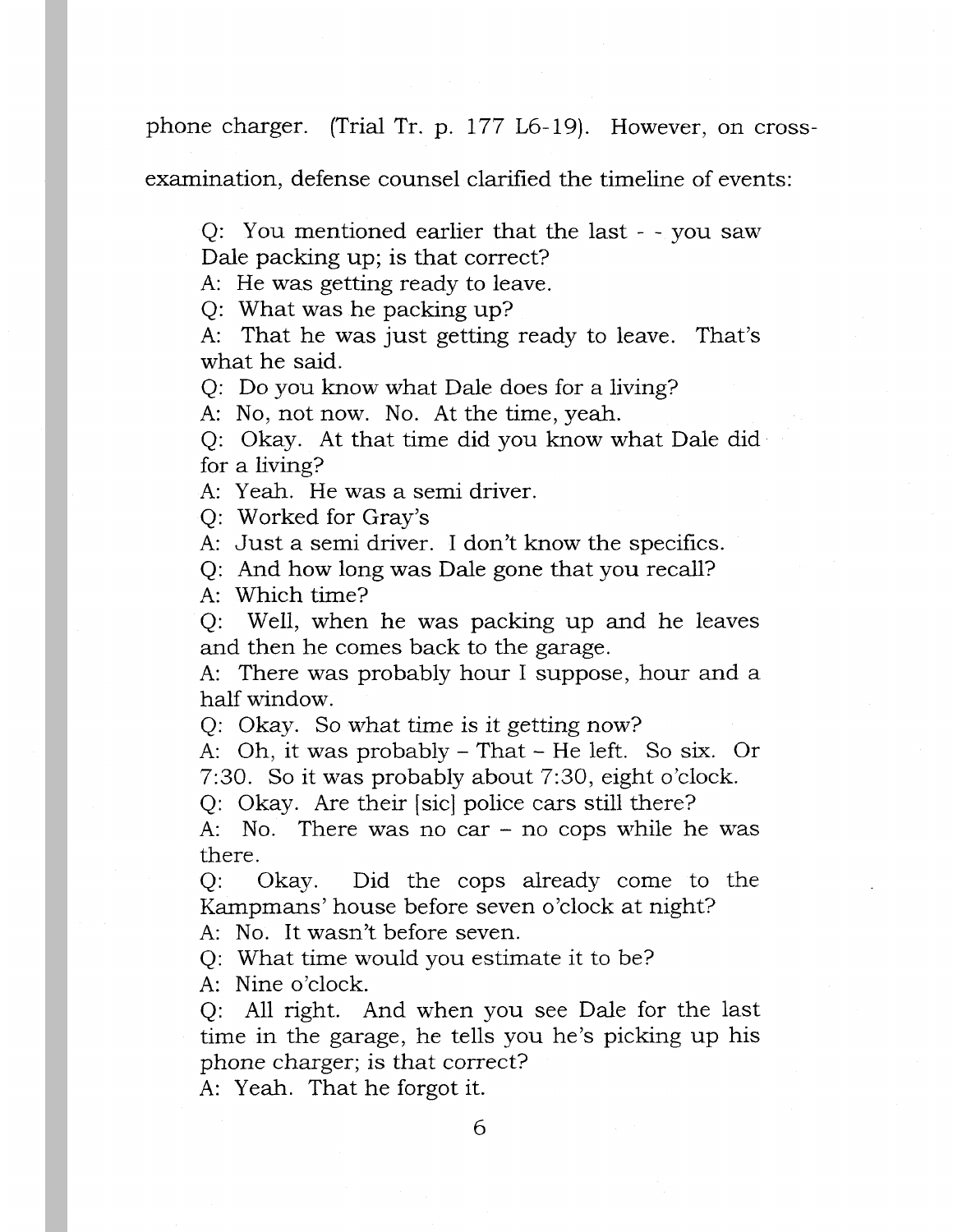(Trial Tr. p. 181 L14-p. 182 L24).

In discussing Tournier's interactions with Captain Leonard, the State asserts that Tournier "described a *separate*  episode in the swimming pool." See State's brief p.16 (emphasis in original). The State cites *to* State Exhibit D, pbx #2, at 5:24-6:45. While it is accurate that a discussion occurred related *to* the swimming pool, during the conversation Tournier indicated that he did not know anything about anything occurring in the pool, not admitted that a different incident occurred:

TOURNIER: I don't know where the hell you'rethey're coming up with the trampoline and, uh, swimming pool because, um, I've been in that swimming pool twice since he put it up. And, the first time I was in it, I was in it with Gary and his wife, and his daughters-two daughters, and Zoey, and my daughter, and Jason.

LEONARD: Ok. Well...I'm sorry. I mean, I just... I don't, I don't, understand. I mean that's not what we talked about the other day when we talked about the swimming pool.

TOURNIER: What's that?

LEONARD: Umm...The swimming pool and stuff. You and I never talked about that the other day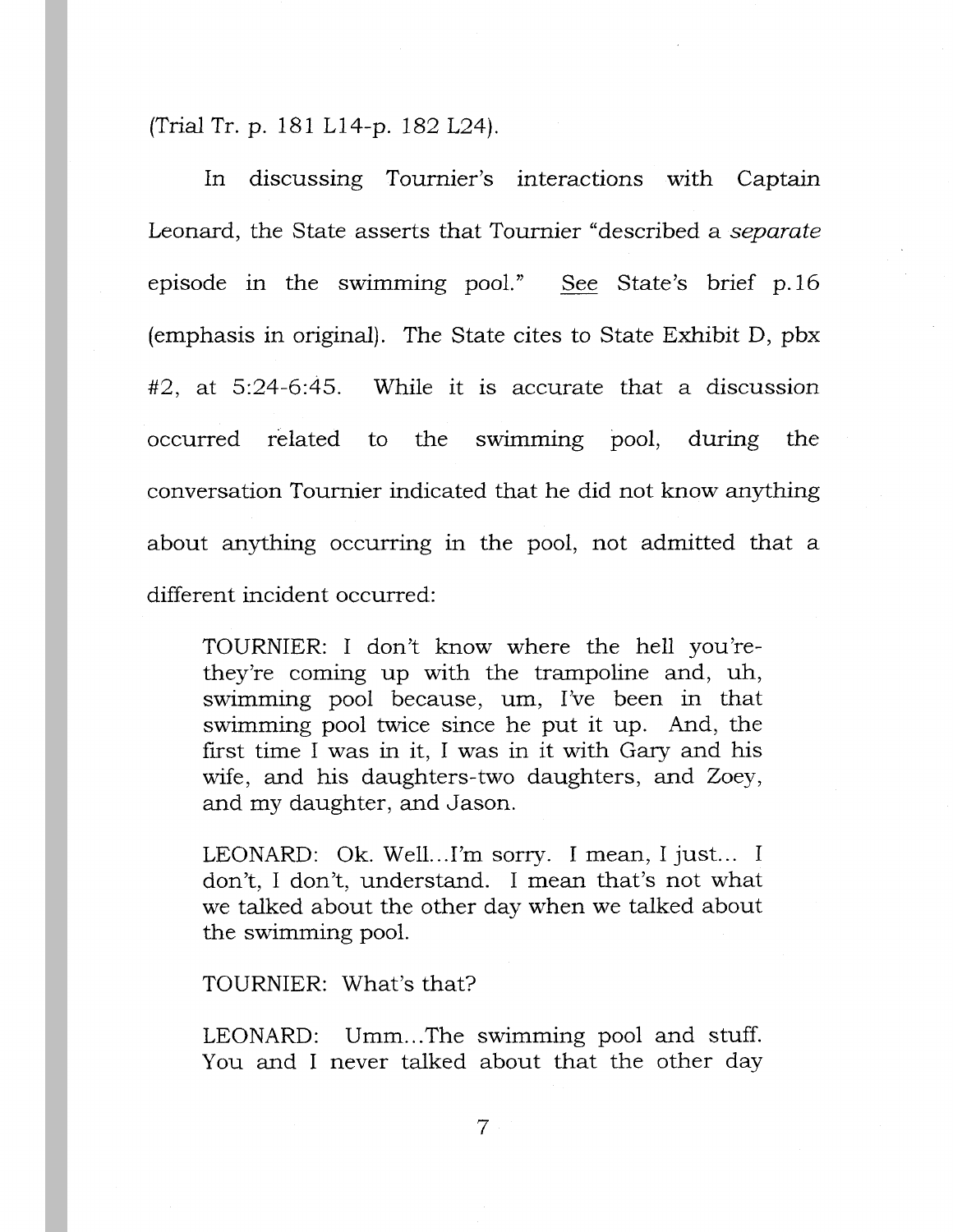when you were talking to me on the phone. I mean

TOURNIER: No. No, my mother-in-law—

LEONARD: yeah?

TOURNIER: was um said that you asked where the swimming pool and the trampoline were.

LEONARD: Yeah. No, I asked that yesterday. I asked where the swimming pool was because that was what they-- didn't-- they swam yesterday...they swam that day before while they were playing, right?

TOURNIER: Right, yeah.

LEONARD: Yeah, no. That was the only reason why I was asking. I didn't know if it was in your backyard or their backyard.

See State's Exhibit D, pbx #2, at 5:46-6:45.

#### **ARGUMENT**

# I. **DID THE COURT ABUSE ITS DISCRETION WHEN IT FAILED TO GRANT TOURNIER A NEW TRIAL BECAUSE THE WEIGHT OF THE EVIDENCE WAS CONTRARY TO THE VERDICT?**

In the State's argument about the events that allegedly occurred on the day in question, specifically whether anyone saw Tournier on the trampoline with Z.K., the State asserts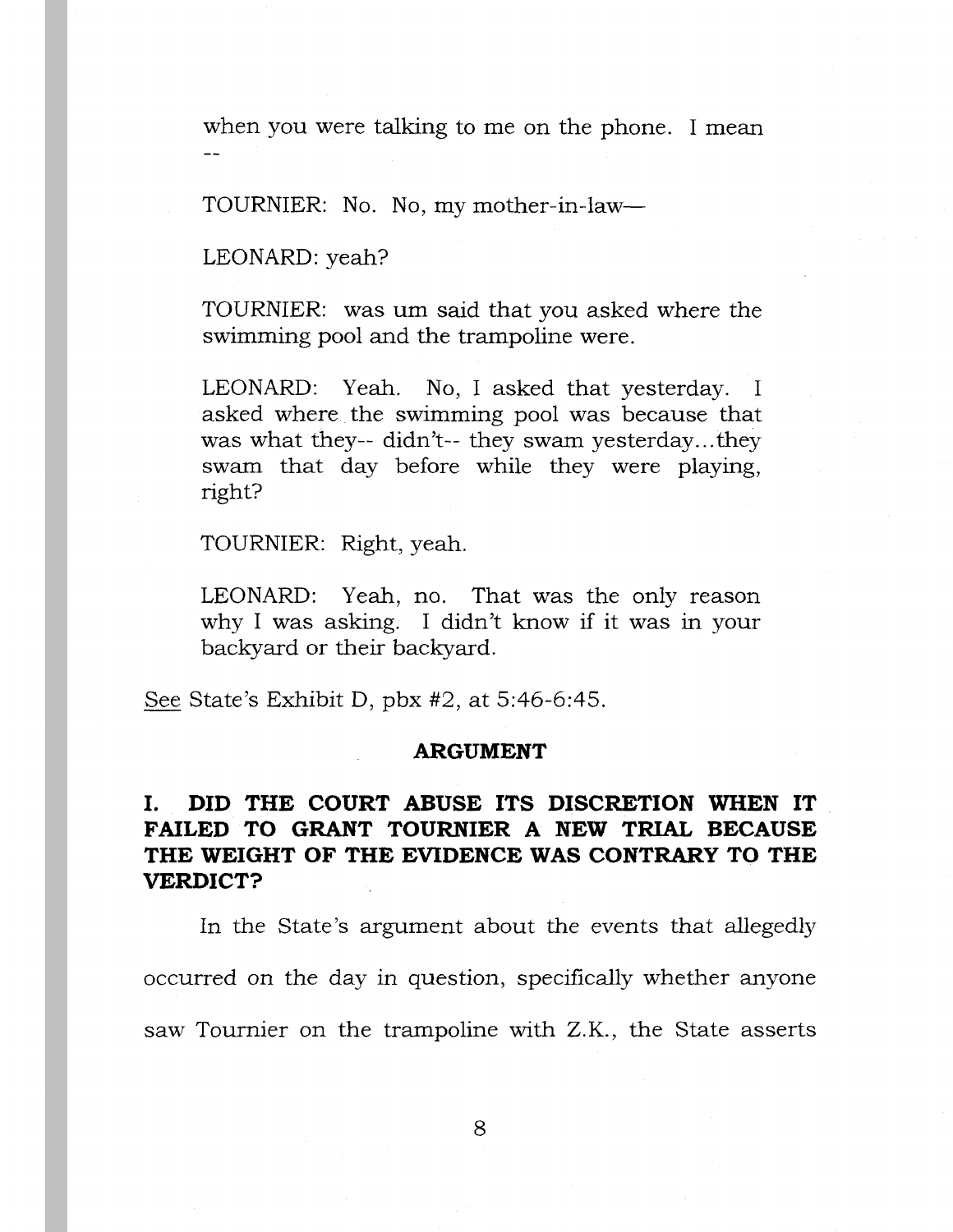that "just because those other witnesses did not see Tournier on the trampoline, that could not invalidate Gary's testimony that he did observe that." See State's brief p.25 (emphasis in original). The transcript references cited by the State indicate that neither Theresa nor Gary witnessed Tournier on the trampoline on July 4, 2016, with Z.K. And, conveniently, Gary's testimony about seeing Tournier on the trampoline with Z.K. the night in question changed when he was asked the direct question of whether or not he saw physical contact.

Q: And do you recall any times when you saw Dale Tournier on the trampoline with your granddaughter [Z.K. ]?

A (Theresa): When he was jumping with [K.T.] and  $[Z.K.]$ , yes, once.

Q: **Okay. Was that on the fourth of July?**  A: **I do not know.** 

(Trial Tr. p. 83 L25-p. 84 L4)(emphasis added).

Q: And on this evening did you ever have occasion to see  $[Z,K]$  on the trampoline with  $-$  with Dale? A (Gary): Yes

Q: Okay. Who else did you see on the trampoline?

A: He had his kids on there with him.

Q: And that would be [K.T.] and [K.T.J?

A: Yes.

#### \*\*\*

Q: Can you see what's occurring on the trampoline?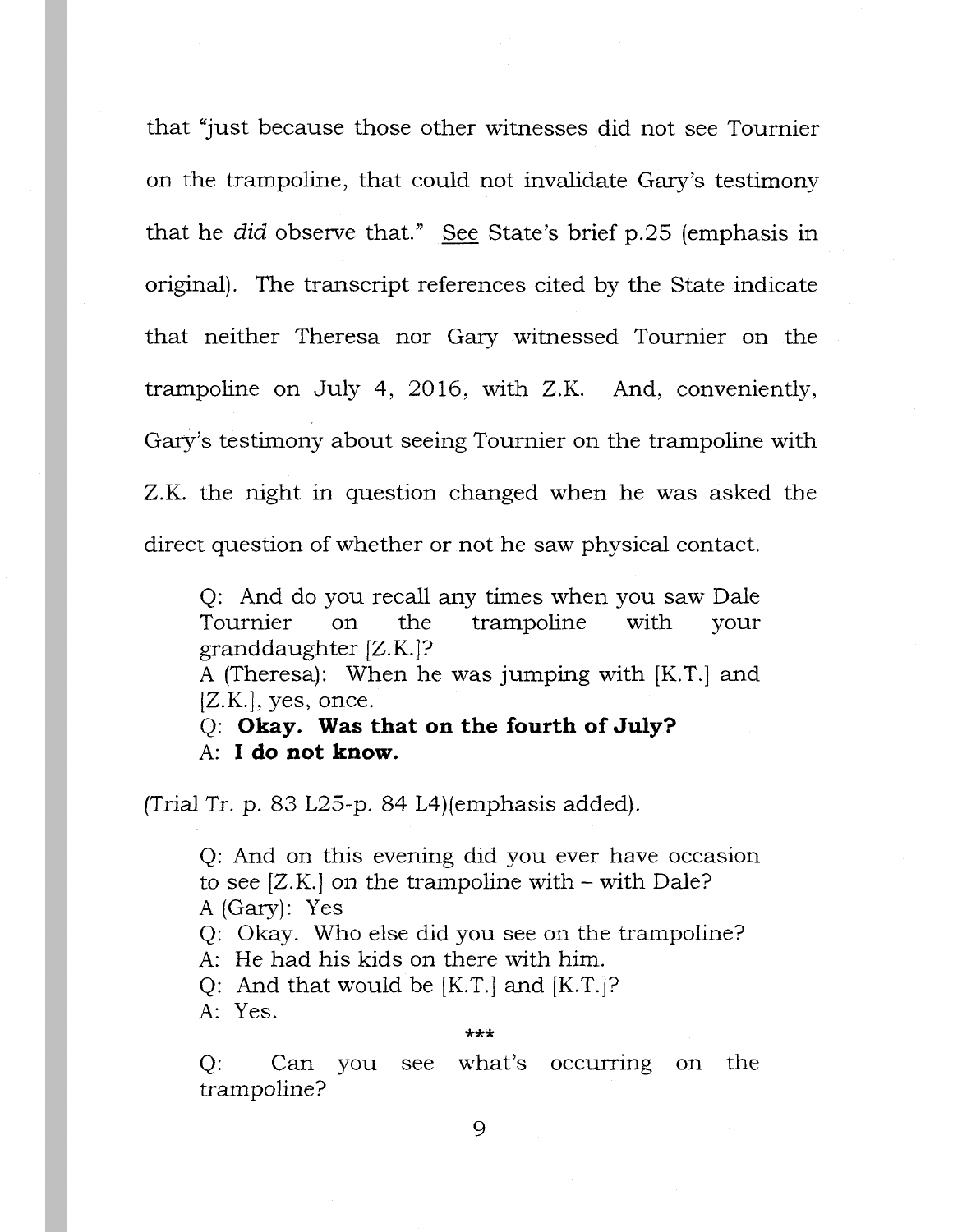A: Yes.

Q: Okay. And did you see any physical contact?

A: **We were not watching that night.** 

Q: Okay. But you were there. Were you sitting in a lawn chair out in your front yard?

A: We were not - We were in the house.

(Trial Tr. p. 105 L4-24)(emphasis added). There is absolutely no testimony that Tournier was on the trampoline on July 4,  $2016$ , with Z.K. and K.T.

### **CONCLUSION**

For the reasons argued in this reply brief and in Defendant-Appellant's opening brief, Tournier respectfully requests this Court find that the verdict was not supported by the evidence, vacate his conviction, and remand for a new trial. Alternatively, Tournier requests that this Court find that the district court abused its discretion when it failed to vacate the judgment and take additional testimony under Rule 2.24(2)(c), and vacate the judgment and remand the case with the instruction that the district court take additional testimony pursuant to Rule 2.24(2)(c). At the very least,

10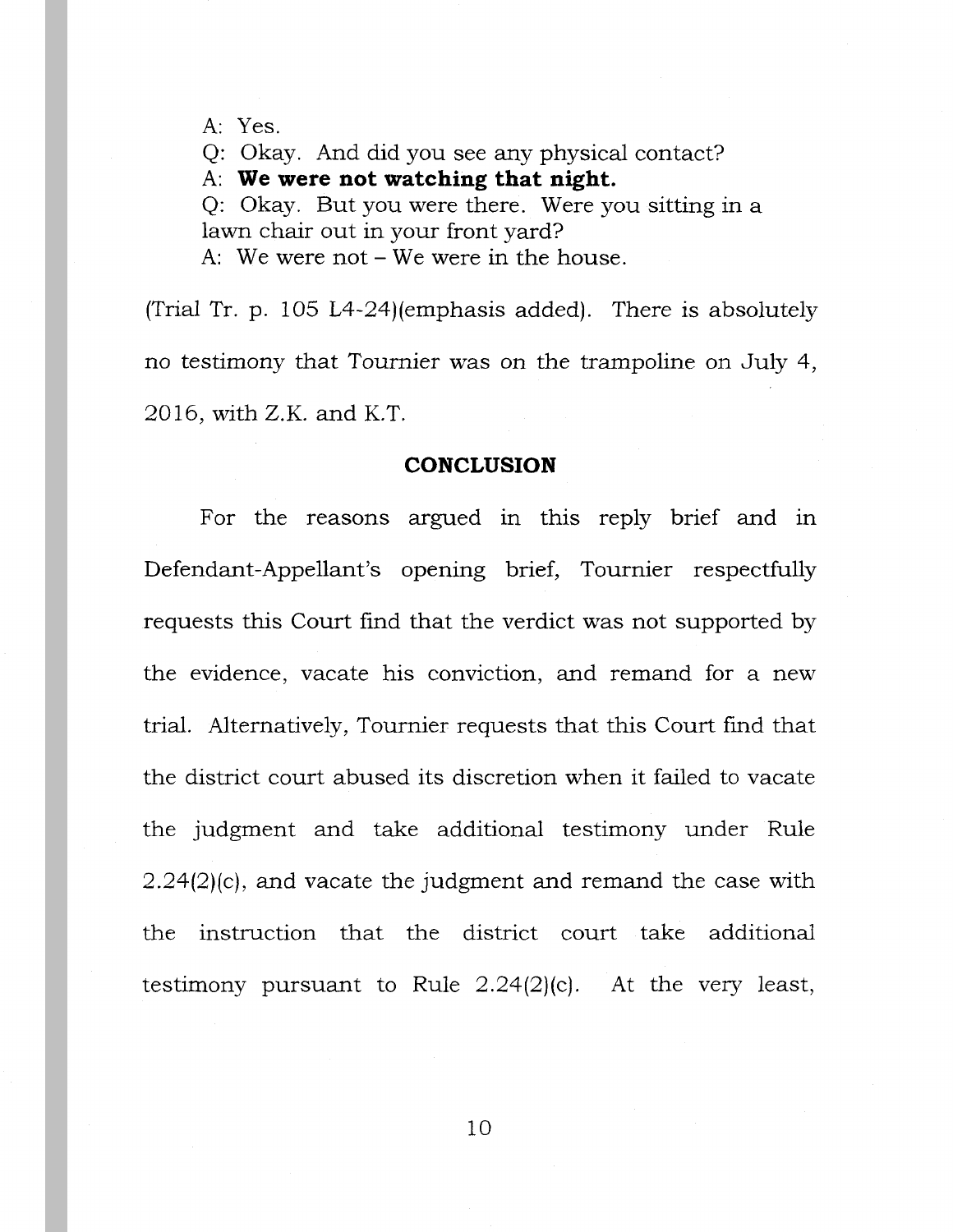Tournier requests this Court remand the case for a new sentencing hearing.

### **ATTORNEY'S COST CERTIFICATE**

The undersigned, hereby certifies that the true cost of producing the necessary copies of the foregoing Brief and Argument was  $\frac{1.30}{2}$  and that amount has been paid in full by the Office of the Appellate Defender.

> **MARK C. SMITH**  State Appellate Defender

**BRENDA J. GOHR**  Assistant Appellate Defender